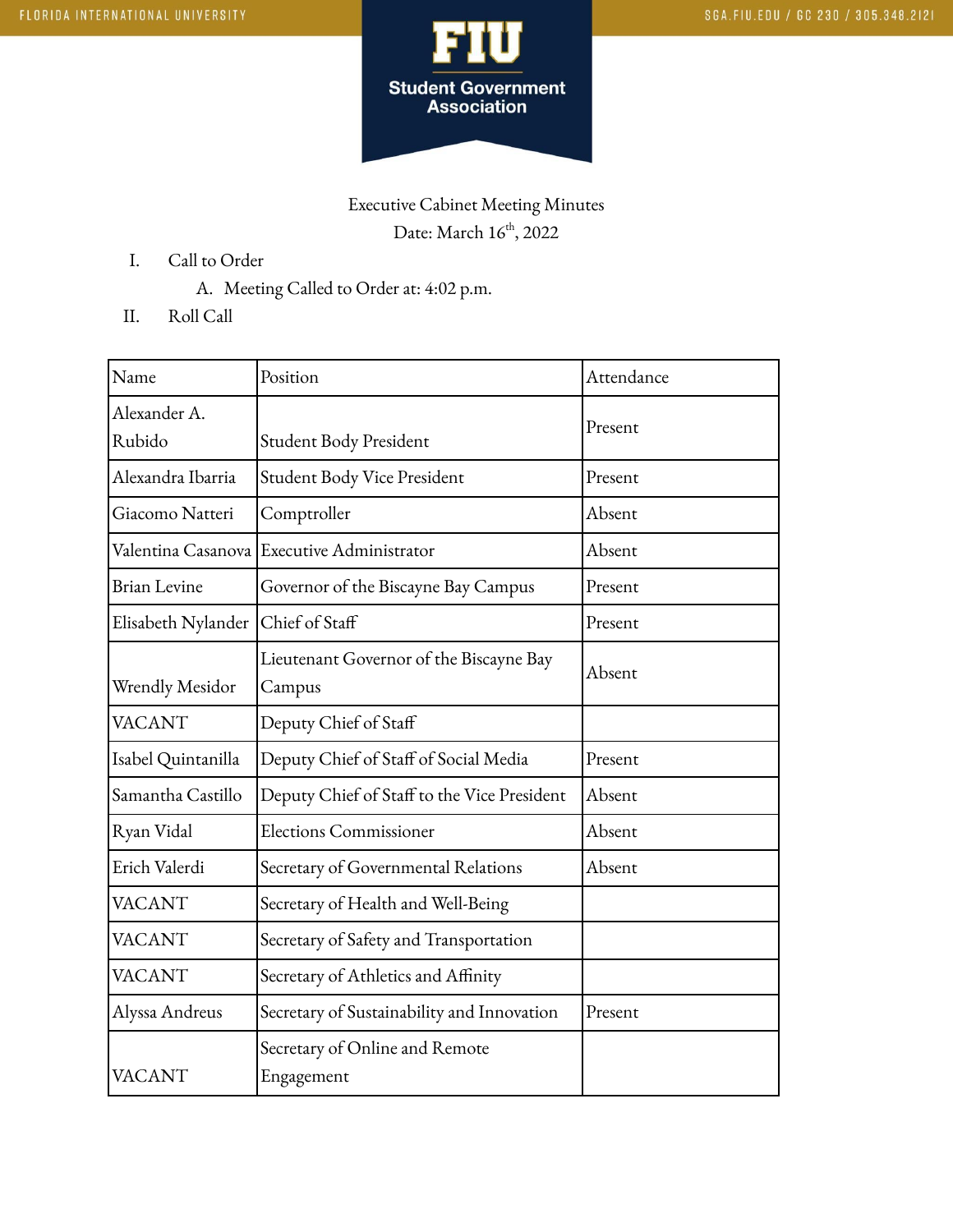| <b>VACANT</b>  | Secretary of Student Affairs                                         |         |
|----------------|----------------------------------------------------------------------|---------|
| VACANT         | Secretary of Veteran Affairs                                         |         |
| Mariam Ramirez | Secretary of Diversity and Inclusion                                 | Present |
| VACANT         | Staff Secretary of Environmental Resilience<br>and Green Initiatives |         |
| <b>VACANT</b>  | Staff Secretary of Social Justice and<br>Advocacy                    |         |
| <b>VACANT</b>  | Staff Secretary of Talent Recruitment and<br>Leadership Development  |         |
| VACANT         | Staff Secretary of Campus Engagement                                 |         |
| VACANT         | Staff Secretary of TBA                                               |         |
| <b>VACANT</b>  | Deputy Comptroller                                                   |         |
| Alexandra Abad | Director of Social Media and Strategic<br>Communications             | Absent  |
| VACANT         | Director of TBA                                                      |         |
| VACANT         | Director of TBA                                                      |         |
| VACANT         | Director of TBA                                                      |         |

## III. Reports

- A. Student Body President
- B. Student Body Vice President
- C. Comptroller
- D. Executive Administrator
- E. Governor of the Biscayne Bay Campus
	- 1. Had networking event yesterday that was a success.
- F. Chief of Staff
- G. Lieutenant Governor of the Biscayne Bay Campus
	- 1. Vacant
- H. Deputy Chief of Staff
- I. Deputy Chief of Staff of Social Media